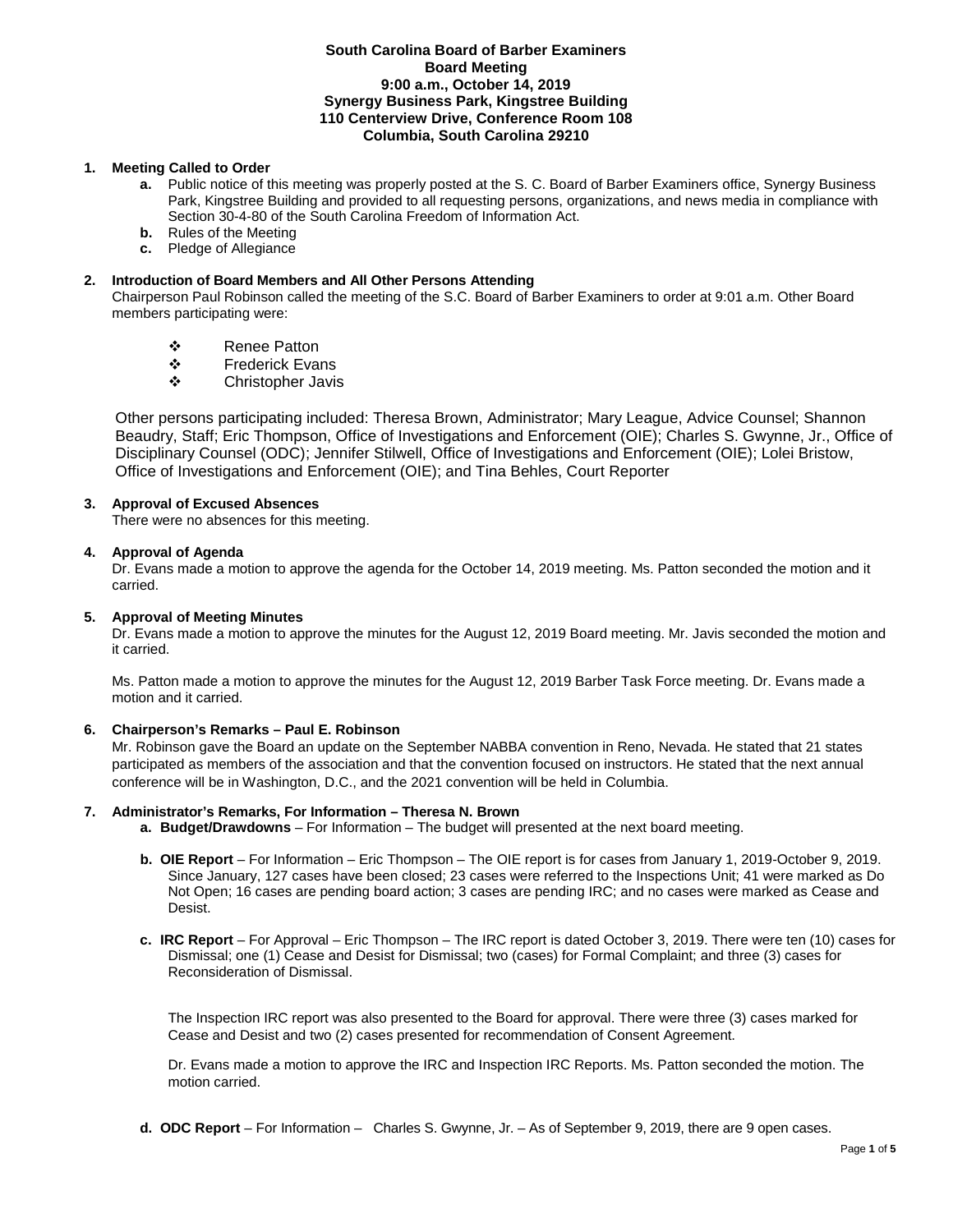- 6 (pending actions)
- 2 (ready for hearings)
- 1 (pending IRC)

Since the last ODC report, 3 cases have been closed.

**e. Inspection Report** – For Information – Eric Thompson – In August, there were 157 attempted inspections; 38 shops were closed at the time of visit and 119 inspections were conducted. In September, there were 256 attempted inspections; 83 shops were closed at the time of visit and 173 inspections were conducted. So far this year, there have been 1690 attempted shop inspections; 463 shops were closed at the time and 1227 inspections were conducted.

In August, 1 school was inspected, and in September, 1 school was inspected.

### **f. Legislative Updates**

There were no legislative updates.

### **8. Old Business**

Dr. Evans brought up the topic of giving inspectors the authority to issue citations. Mr. Robinson stated that this would be discussed during the Task Force meeting.

### **9. New Business**

# **a. Consideration of Licensure**

**i.** Buddha S. Shabazz

Mr. Shabazz was seeking approval of his Registered Barber license renewal with a criminal background. Mr. Shabazz has been given three years on house arrest.

Ms. Patton made a motion to go into executive session to garner legal advice on this case and it was seconded by Mr. Javis. The motion carried.

Dr. Evans made a motion to come out of executive session and it was seconded by Ms. Patton. The motion carried. There were no motions made or votes taken during executive session.

Ms. Patton made a motion to approve Buddha Shabazz's license renewal with the following conditions: Mr. Shabazz's license will be on probation for 3 years concurrent with his house arrest. During that time, Mr. Shabazz must submit a yearly SLED report to the Board at his own expense, and the SLED report must show no new offenses. Mr. Shabazz is not allowed to be a manager of any shop during the period of his licensure probation. Dr. Evans seconded the motion and it carried.

#### **ii.** Twyla Sherryl Gillins

Ms. Patton made a motion to go into closed session for this application hearing. Mr. Javis and Dr. Evans seconded the motion and the motion carried.

Ms. Patton made a motion to continue approval of Ms. Gillins's Hair Braider Registration based on the disposition of her criminal charges. Dr. Evans seconded the motion and it carried.

## **b. Consideration of Student Permit**

**i.** Quinton Jerod Johnson

Mr. Quinton Johnson was seeking approval for a third On-the-Job Training (OJT) student permit. His instructor, Mr. Timothy Johnson, was also in attendance. Mr. Quinton Johnson stated that he had to stop training with his last OJT permit because he was injured.

Mr. Robinson gave the applicant and his instructor an overview similar to the one presented at the monthly OJT Overviews.

Ms. Patton made a motion to reissue Mr. Johnson's second student permit because of the medical issues he had during his training. Dr. Evans seconded the motion and it carried.

**ii.** Brandon Quala Boyce

Mr. Brandon Boyce was seeking approval for an OJT student permit with a criminal background. His instructor was not in attendance. Mr. Robinson stressed that instructors must be notified to come with applicants for student permit hearings.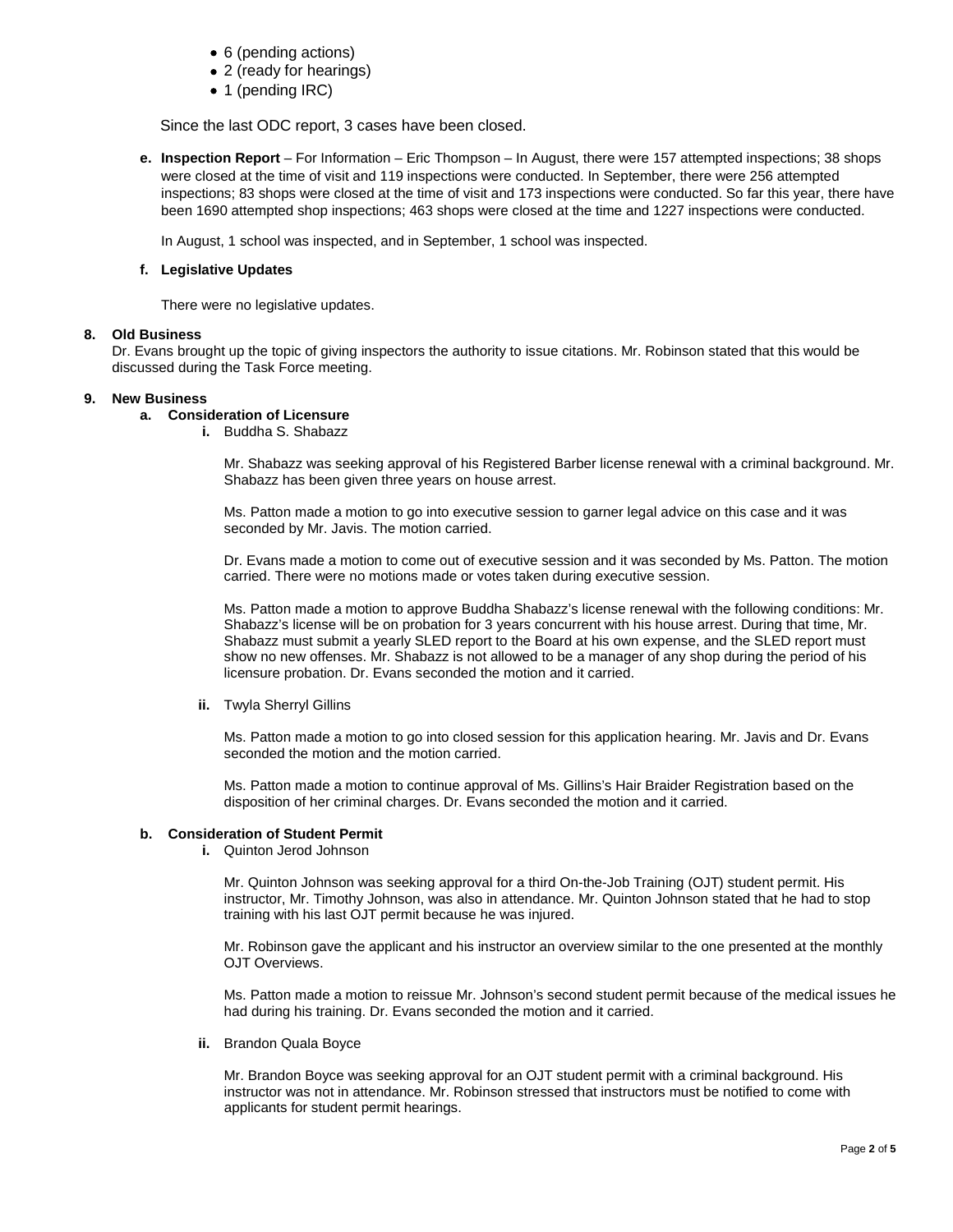A relative of the applicant, Mr. Jabora Lyles, spoke in support of Mr. Boyce. Mr. Lyles was in attendance at the meeting to have his barber college approved; he stated that, if approved, he would be willing to take on Mr. Boyce as a student. Mr. Robinson stated that this could be handled administratively. The application hearing was deferred until later in the meeting.

Mr. Boyce was asked to come back later in the meeting to speak with the Board. Mr. Boyce stated that he would like to remain with his OJT instructor.

Dr. Evans made a motion to approve Mr. Boyce's OJT student permit contingent on Mr. Boyce and his instructor attending the next OJT Overview. Ms. Patton seconded and the motion carried.

**iii.** Trevis Jerod Frazier

Mr. Trevis Frazier was seeking approval for a fourth OJT student permit. His instructor was not in attendance. Ms. Tamika Frazier Bailey spoke as a character witness in support of Mr. Frazier.

Mr. Frazier was issued three permits over a very short period of time between 2003 and 2005. After being issued the third permit, he was sentenced to prison for 13 years. He is currently on probation and has a year left on that probation.

Dr. Evans made a motion to reissue Mr. Frazier's third student permit contingent on the applicant and his instructor attending the next OJT Overview. The student permit will run concurrent with his probation and Mr. Frazier must submit a yearly SLED report at his own expense during the period of his probation. Ms. Patton seconded the motion and the motion carried.

**iv.** Timothy Leon Marsh

Mr. Timothy Marsh was seeking approval for an OJT student permit with a criminal background. His instructor was not in attendance. Ms. Aletta McClendon spoke as a character witness in support of Mr. Marsh.

This would be Mr. Marsh's first experience with barbering. He was convicted of a felony in 1988 and was in prison until May 2019. Hs is now on parole.

Ms. Patton made a motion to go into executive session to garner legal advice on this case and it was seconded by Dr. Evans. The motion carried.

Dr. Evans made a motion to come out of executive session and it was seconded by Ms. Patton. The motion carried. No motions were made or votes taken during executive session.

Dr. Evans made a motion to grant Mr. Marsh a student permit contingent on him and his instructor attending the next OJT Overview. Mr. Marsh must appear before the Board after he completes his training before he can be issued a full license. Ms. Patton seconded the motion and it carried.

#### **c. Consideration of a New Barber College**

**i.** Estill High School

Estill High School was seeking approval to start a new barber school. Walter Craig Cylear, Pamela Brantley Love, and Eleanor Glover Gadney represented the school before the Board.

All application materials had been given to the Board to review. The school's prospective start date is January 17, 2020.

Mr. Cylear stated that Ms. Babette Cylear would be listed as the alternate instructor. Mr. Robinson stressed that the school needs to make sure the alternate instructor has a current supervisor license and that instructors are responsible for submitting monthly hours on time.

Dr. Evans made a motion to approve the new barber program at Estill High School pending inspections by LLR and a member of the board and submitting the name of a licensed alternate instructor. Ms. Patton seconded the motion and it carried.

**ii.** Stacks Advanced Training Institute, LLC

Stacks Advanced Training Institute was seeking approval for a new barber college. Ms. Karen Stacks represented the school before the Board.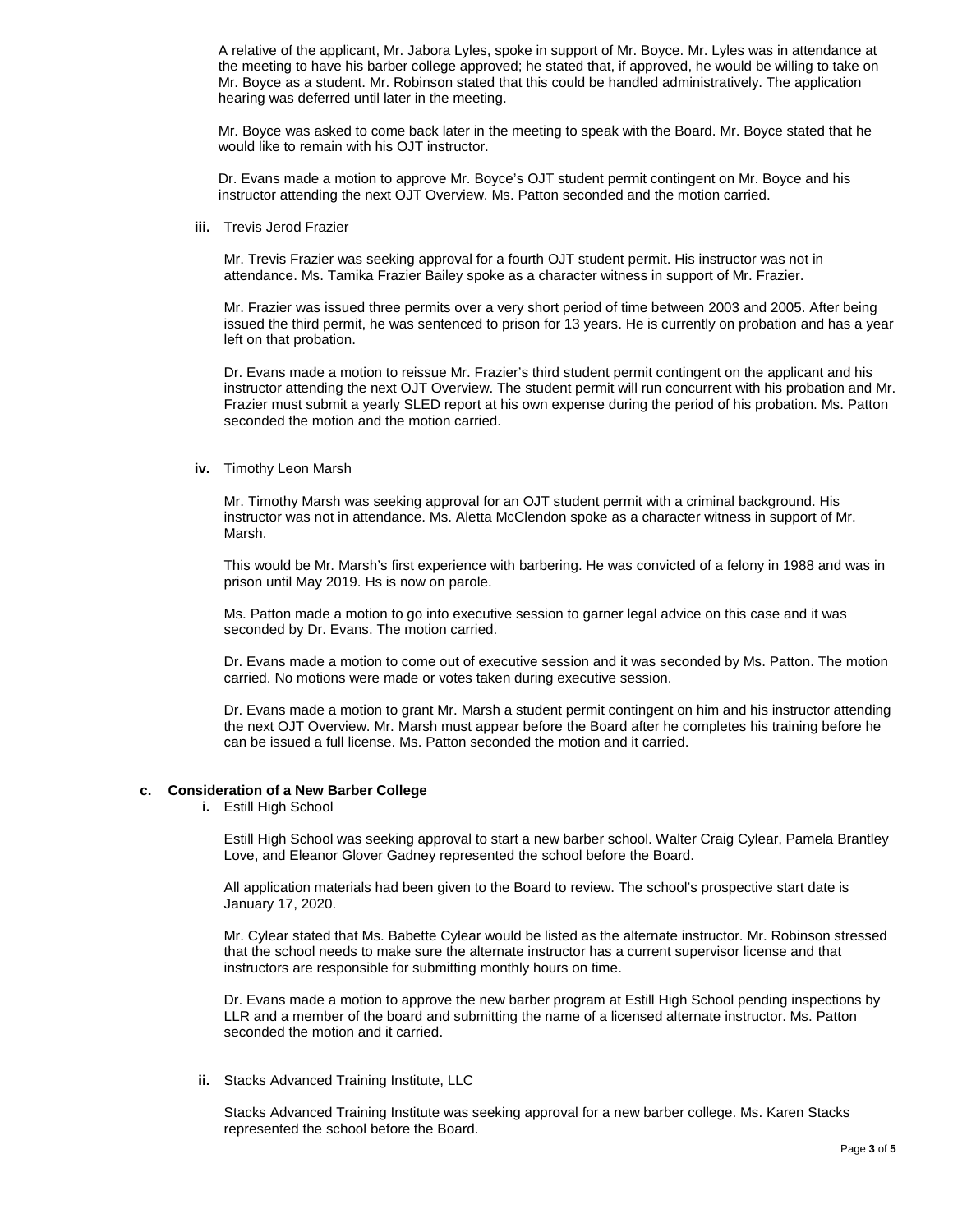All application materials had been given to the Board to review. The school's requested start date is as soon as possible. The Board noted a few errors on the course materials that need to be corrected; namely, there is mention of Cosmetology in some of the materials which needs to be corrected to Barber. It was noted that registered barber instructors cannot teach master hair care students.

Ms. Patton made a motion to approve Stacks Advanced Training Institute, LLC, as a new barber college pending inspection by LLR and a Board member and pending correction of the course materials. Mr. Javis seconded the motion and it carried.

**iii.** Clean Cutz Barber School

Clean Cutz Barber School was seeking approval for a new barber college. Mr. Jabora Lyles, Mr. William Durham, and Mr. Curtis Mings represented the school before the Board.

All application materials had been given to the Board to review. The school's request start date is as soon as approved.

Dr. Evans made a motion to approve Clean Cutz Barber School as a new barber college pending inspection by LLR and a Board member. Mr. Javis seconded the motion and it carried.

#### **d. Temporary License for Military Spouses**

Ms. Brown asked the Board to make a decision as to whether they want to allow spouses of military personnel stationed in South Carolina to receive a temporary license. The license would be good for one year and would give applicants time to meet all requirements of the reciprocity application. Applicants would need to have a license in good standing in another state and no criminal background. After the year is up, applicants would either need to qualify for reciprocity or will no longer be licensed in South Carolina.

Dr. Evans made a motion to approve issuing temporary licenses to spouses of military personnel stationed in South Carolina for one year, provided they have a license in good standing in another state and have no criminal history. Ms. Patton seconded the motion and it carried.

### **10. Hearings – Charles S. Gwynne, Jr.**

**a. 2019-53** 

This case was in the matter of Rodney Reynolds. Mr. Reynolds is a registered barber and is the owner and manager of Grand Champion Barbers in Greenwood, South Carolina. In March 2019, a routine inspection by LLR revealed several issues, including unlicensed practice and several sanitation issues. Mr. Reynolds had a prior consent agreement for similar issues. Mr. Reynolds does not contest the allegations but stated that all issues have been corrected.

Lolei Bristow, the LLR inspector who did the March 2019 inspection, testified as to the violations uncovered during the inspection. A subsequent inspection was done and the necessary changes had been made.

Ms. Patton made a motion to go into executive session to garner legal advice on this case. Dr. Evans seconded the motion and it carried.

Ms. Patton made a motion to come out of executive session. Mr. Javis seconded the motion and it carried. No motions were made or votes taken during executive session.

Dr. Evans made a motion that the State has proven its case on all three violations. Respondent will be issued a penalty of \$500 for each of the violations (totaling \$1500) to be paid within 30 days of the order and will receive a public reprimand. If respondent fails to comply with the terms of the order, he will have to come back before the Board. Ms. Patton seconded the motion and it carried.

Mr. Robinson encouraged Mr. Reynolds not to repeat these actions since this is his second offense. Ms. League reminded Mr. Reynolds that the Board has a right to suspend his license if there are any future offenses.

### **b. 2017-74**

This case was in the matter of B-Unique Beauty and Barber Academy. Ms. Shanita Peppers, owner and manager of B-Unique, appeared before the Board but stated that she would not be participating in the hearing. She stated that she informed the Office of Disciplinary Counsel on Friday, October 11<sup>th</sup>, that she was sick and asked for a deferment.

Mr. Robinson granted a continuation in case 2017-74.

### **11. Consideration of Additional/Alternate IRC Member**

The Board had previously been asked to send recommendations for alternate IRC members. Ms. Brown presented one name, Tony Holloman, to the Board for consideration. Mr. Holloman's license is active and in good standing. He is based in Columbia.